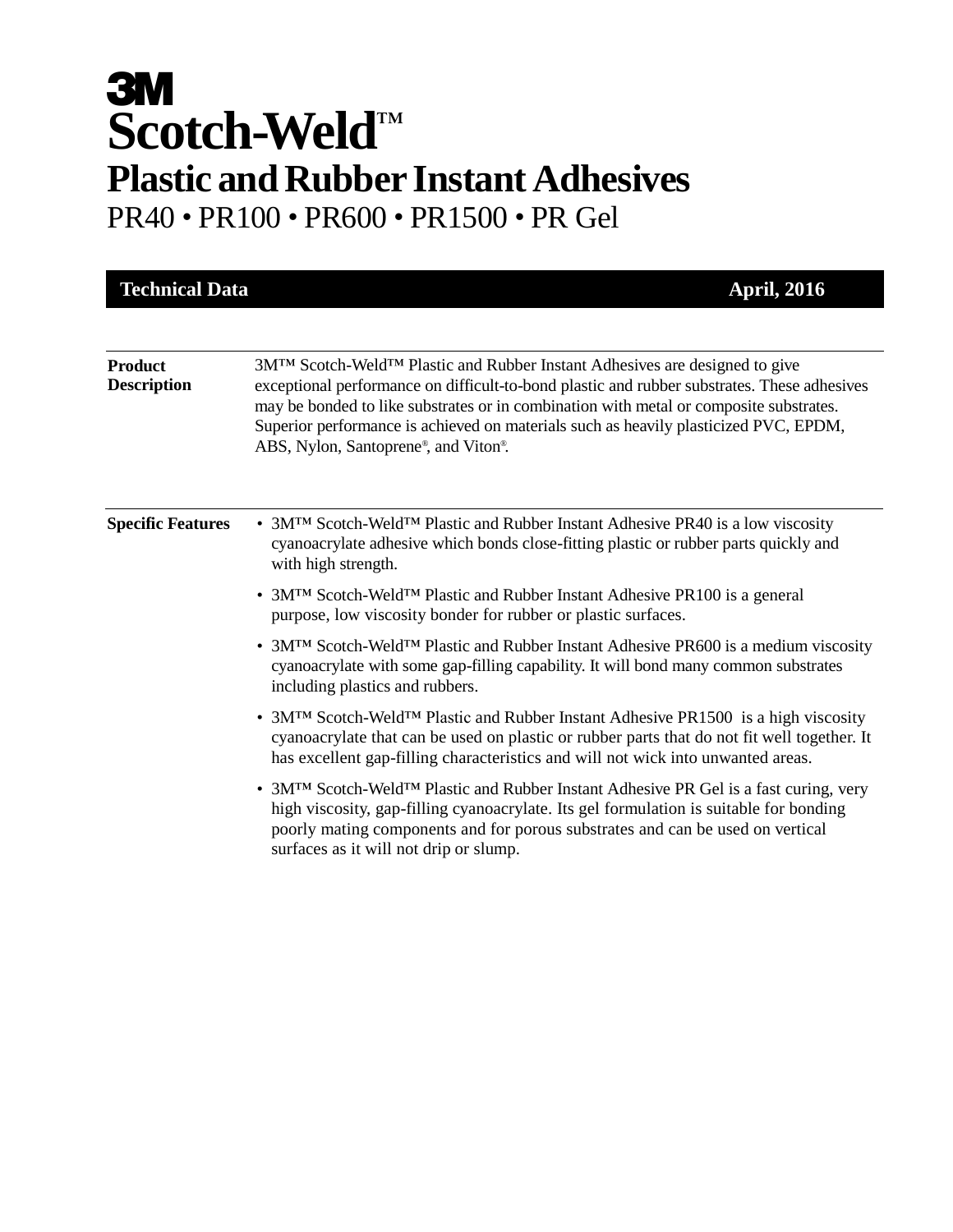## **3M**™ **Scotch-Weld** ™ **Plastic and Rubber Instant Adhesives**

PR40 • PR100 • PR600 • PR1500 • PR Gel

#### **Typical Uncured Physical Properties Note: The following technical information and data should be considered representative or typical only and should not be used for specification purposes.**

|                                  | 3M™ Scotch-Weld™ Plastic and Rubber Instant Adhesives |                       |                     |                                 |                          |
|----------------------------------|-------------------------------------------------------|-----------------------|---------------------|---------------------------------|--------------------------|
|                                  | <b>PR40</b>                                           | <b>PR100</b>          | <b>PR600</b>        | <b>PR1500</b>                   | <b>PR</b> Gel            |
| Color                            | Clear                                                 | Clear                 | Clear               | Clear                           | Clear                    |
| <b>Base</b>                      | <b>Ethyl Hybrid</b>                                   | Ethyl Hybrid          | <b>Ethyl Hybrid</b> | <b>Ethyl Hybrid</b>             | Ethyl Hybrid             |
| Appearance                       | Liquid                                                | Liquid                | Liquid              | Liquid                          | Liquid                   |
| <b>Specific Gravity (g/ml)</b>   | 1.06                                                  | 1.06                  | 1.07                | 1.08                            | 1.10                     |
| Viscosity (cps)                  | $20 - 451$                                            | $70-110$ <sup>1</sup> | $500 - 700^2$       | $1.200 -$<br>1,700 <sup>3</sup> | $100.000 -$<br>150,000 4 |
| Time to Handling Strength (sec)* | $<$ 15                                                | $20$                  | $35$                | $<$ 45                          | $25$                     |
| <b>Full Cure time (hr)</b>       | 24                                                    | 24                    | 24                  | 24                              | 24                       |

 $^1$ Cone-Plate viscosity, CP75 at 3000/s shear rate;  $^2$ Cone-Plate viscosity, CP75 at 100/s shear rate,  $^3$ Cone-Plate viscosity, CP50 at 100/s shear rate, <sup>4</sup> Brookfield viscosity, Spindle TC @ 2.5 rpm; \* On EPDM. Time to handling is substrate dependent.

#### **Typical Cured Properties**

**Note: The following technical information and data should be considered representative or typical only and should not be used for specification purposes.**

|                                 | 3M™ Scotch-Weld™ Plastic and Rubber Instant Adhesives |                   |                   |                   |                   |
|---------------------------------|-------------------------------------------------------|-------------------|-------------------|-------------------|-------------------|
|                                 | <b>PR40</b>                                           | <b>PR100</b>      | <b>PR600</b>      | <b>PR1500</b>     | <b>PR</b> Gel     |
| Temperature Range (°F)          | $-65$ to 180                                          | $-65$ to 180      | $-65$ to 180      | $-65$ to 180      | $-65$ to 180      |
| Gap Fill (in)                   | 0.004                                                 | 0.006             | 0.006             | 0.008             | 0.020             |
|                                 | Overlap Shear Strength <sup>1</sup> (psi)             |                   |                   |                   |                   |
|                                 | <b>PR40</b>                                           | <b>PR100</b>      | <b>PR600</b>      | <b>PR1500</b>     | <b>PR</b> Gel     |
| Steel <sup>2</sup>              | 2000                                                  | 2100              | 2100              | 2100              | 2200              |
| Stainless Steel <sup>2</sup>    | ۰                                                     | 2700              | 2800              | 2950              | 3100              |
| Aluminum <sup>2</sup>           | ٠                                                     | 2223              | 2326              | 2387              | 2400              |
| <b>ABS</b>                      | 900 <sup>3</sup>                                      | $950^3$           | $1200^3$          | 1400 <sup>3</sup> | 1050 <sup>3</sup> |
| Polycarbonate                   | 660 <sup>3</sup>                                      | 750 <sup>3</sup>  | 750 <sup>3</sup>  | 700 <sup>3</sup>  | 900 <sup>3</sup>  |
| <b>PVC</b>                      | $\overline{\phantom{a}}$                              | 1750 <sup>3</sup> | 1750 <sup>3</sup> | 1000 <sup>3</sup> | 1750 <sup>3</sup> |
| <b>Nylon</b>                    | $\overline{\phantom{0}}$                              | 850               | 900               | 600               | 950               |
| Polypropylene <sup>4</sup>      | $\overline{\phantom{a}}$                              | 1100 <sup>3</sup> | 1050 3            | 600 3             | 1100 3            |
| Silicone Elastomer <sup>5</sup> | ۰                                                     | 100 <sup>3</sup>  | 100 <sup>3</sup>  | 100 <sup>3</sup>  | 100 <sup>3</sup>  |

 $1$  ASTM D-1002  $2$  Grit blasted <sup>3</sup> Substrate failure 4 <sup>4</sup> Primed with AC77

5 Primed with AC79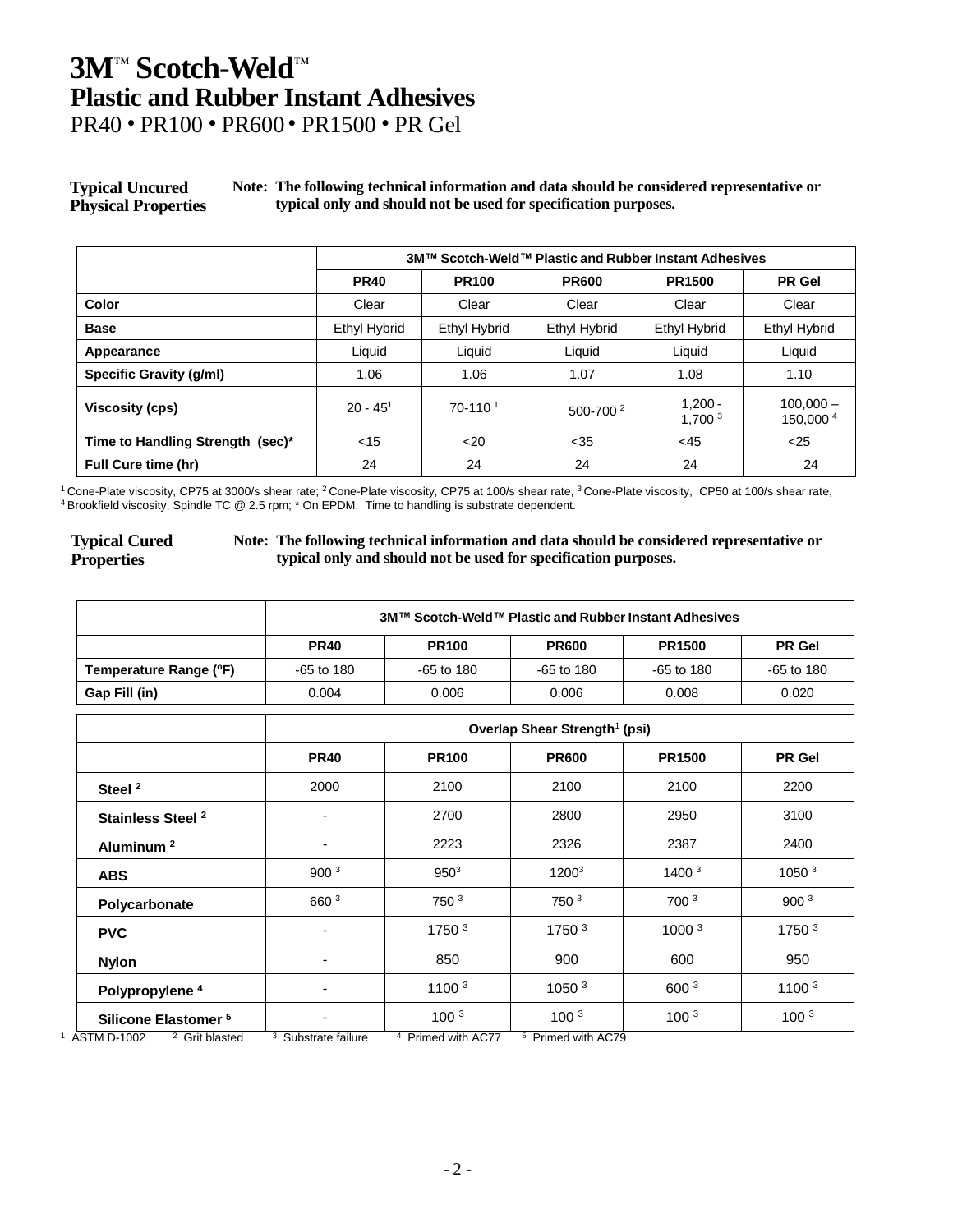### **3M**™ **Scotch-Weld** ™ **Plastic and Rubber Instant Adhesives** PR40 • PR100 • PR600 • PR1500 • PR Gel

#### **Hot Strength**

|          | <b>Percent of Initial Strength</b> |              |              |               |               |
|----------|------------------------------------|--------------|--------------|---------------|---------------|
| Temp (F) | <b>PR40</b>                        | <b>PR100</b> | <b>PR600</b> | <b>PR1500</b> | <b>PR</b> Gel |
| 72       | 100                                | 100          | 100          | 100           | 100           |
| 167      | 81                                 | 89           | 83           | 76            | 84            |
| 212      | 80                                 | 54           | 52           | 64            | 41            |
| 257      | 53                                 | 16           | 14           |               |               |

#### **Handling Information Surface Preparation**

For optimum strength structural bonds, paint, oxide films, oils, dust, mold release agents, and all other surface contaminants must be completely removed. However, the amount of surface preparation depends on the required bond strength and the environmental aging resistance desired by the user. Typical quick surface preparation would include wiping with a clean solvent (such as isopropyl alcohol**\***), abrading the surface with a clean fine abrasive, and then wiping again with a clean solvent to remove loose particles.

#### **Directions for Use**

- 1. Ensure that parts are clean, dry, and free from oil and grease.
- 2. An instant adhesive activator may be required if there are bonding gaps or porous substrate surfaces, if substrates are low surface energy plastics (e.g., polyethylene, polypropylene) or if substrates have acidic surfaces (e.g., paper, leather).
- 3. Bond speed is typically very fast so ensure that parts are properly aligned before dispensing.
- 4. Product is normally hand applied from the bottle. Apply sparingly to one surface and press parts firmly together until handling strength is achieved. As a general rule, as little cyanoacrylate as possible should be used. Over application will result in slower cure speed and lower bond strength.

### **Cured Bond Characteristics**

- 1. Full bond strength will typically be achieved within a 24 hour cure time.
- 2. Low humidity or low temperature conditions will slow down the cure rate.
- 3. After curing, 3M™ Scotch-Weld™ Plastic and Rubber Instant Adhesive bonds are suitable for use up to about 180°F (82°C).
- 4. Cyanoacrylate bond resistance to most oils and solvents is excellent. Long term humidity, moisture, or water immersion may affect the strength of a cured cyanoacrylate bond depending on the substrates and the bond gap. Testing is recommended to evaluate the effect.
- **\*Note:** When using solvents, extinguish all ignition sources, including pilot lights, and follow the manufacturer's precautions and directions for use.